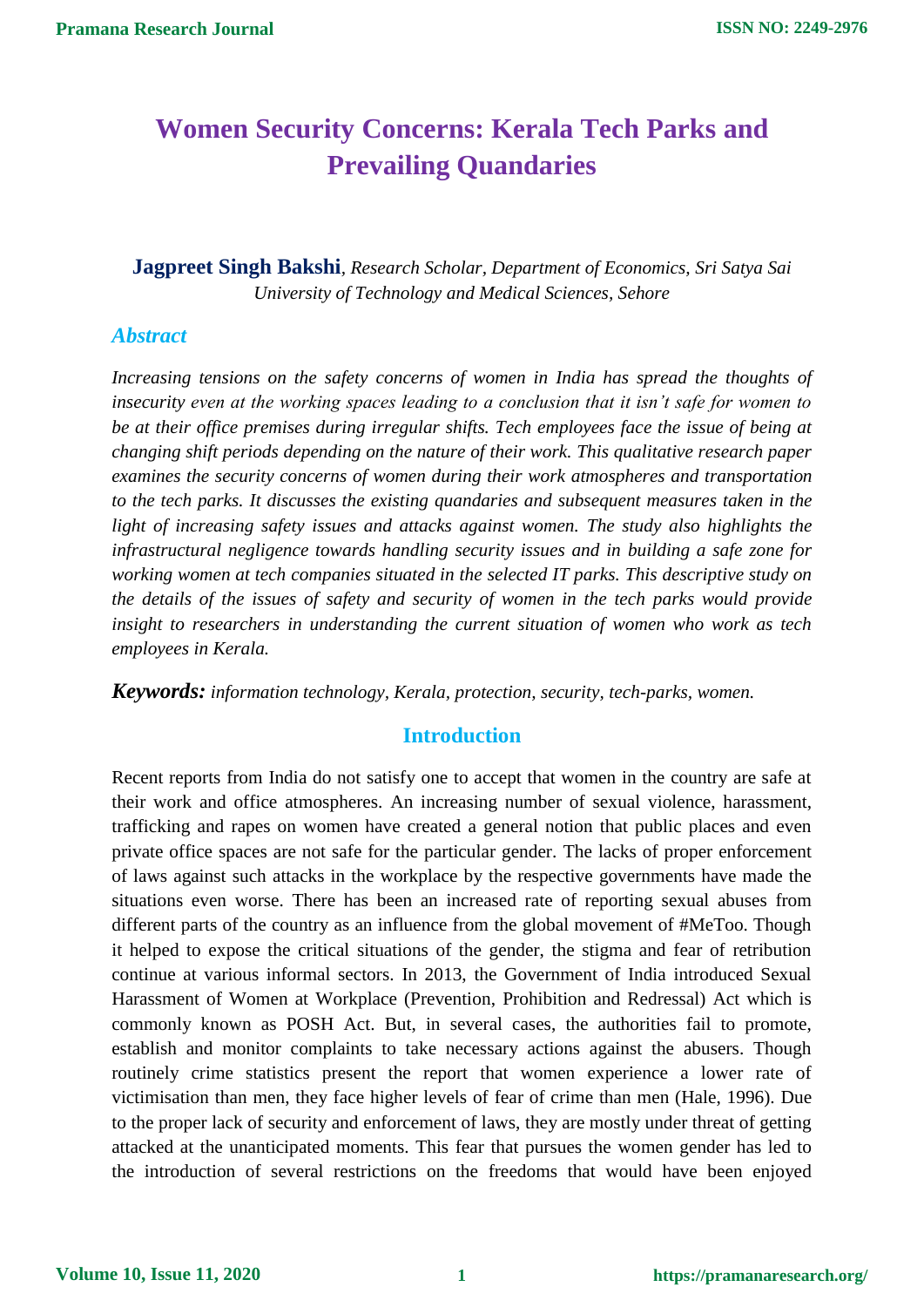otherwise. The scenario of under-reporting of rapes across the world and the fear of sexual assault of women elucidate the reason why the crimes against the particular gender are not much reported directly proportional to the actual crime rates against them (Vera-Grey & Kelly, 2020). This qualitative research paper examines the working situation and safety of women in the tech companies of the major tech parks in Kerala. The security and safety measures introduced by the authorities and government of Kerala are also discussed through a descriptive method by gathering details and updates about improving women's work atmospheres from research articles and newspaper reports. The insights of the research would help to understand a holistic nature of developments in the tech parks focusing on the security and safety of the employees, especially the women employees who are continuously under the fear of proper security and safety at their work atmospheres.

There have been certain previous studies on the safety and security issues of women at workplaces. The researches conducted from different parts of the world and also from the different parts of the country would help in understanding the background details of the issue. Swanberg et. al. (2007) discusses the association between disclosure of victimisation, workplace support and current employment status. Through cross-tabulation and ANOVA procedures, they indicate that disclosure and workplace support is associated with employment. Holmes and Flood (2013) examine that men's violence against women is a widespread social problem which requires urgent action. The needs for a change of social and structural conditions at the root of the violence at workplaces are highlighted. Goel (2018) gathers shreds of evidence of sexist attitudes in multiple forms that include the crude biases against women in workplaces or first-generation bias and the subtle and invisible secondgeneration bias. The article focuses on recommending improving the behavioural dynamics of the organisations. Anilkumar (2017) reports the negligence of many companies in Info park in Kerala to take the safety of their women employees seriously. With the help of conducting interviews, he discusses the issues of depending on Uber and Ola for drop services. Nithya (2013) discusses the forms and types of violence against women who are subject to physical, sexual and psychological abuse that cuts across lines of income, class and culture. Chandrika (1998) identifies that 95% of the women experience sexual harassment at the workplace in Kerala. Rajesh & Manoj (2015) projects the problems of women employees in the industrial sector of the northern regions of Kerala state. The paper draws attention to the injustice, imbalance and increased anxiety and depression in the women employees at their workplace. Kumari (2004) discusses the key socio-economic pointers contributing to women's status, safety and security that highlights the problems and issues faced by urban working women in India. She utilises interviews, discussions and questionnaires for effective elicitation of data from the respondents based in Rourkela city. Deepak (2016) examines the recently constituted Act, Amendments and relevant cases regarding gender sensitization, zero tolerance towards sexual harassment that would lead to the healthy, positive and free work environment for women.

The paper highlights the issue of sexual harassment at workplaces in India. Patel (2014) considers sexual harassment at workplaces as one of the central concerns of the women's movement in India since the 1980s. The paper projects certain important acts and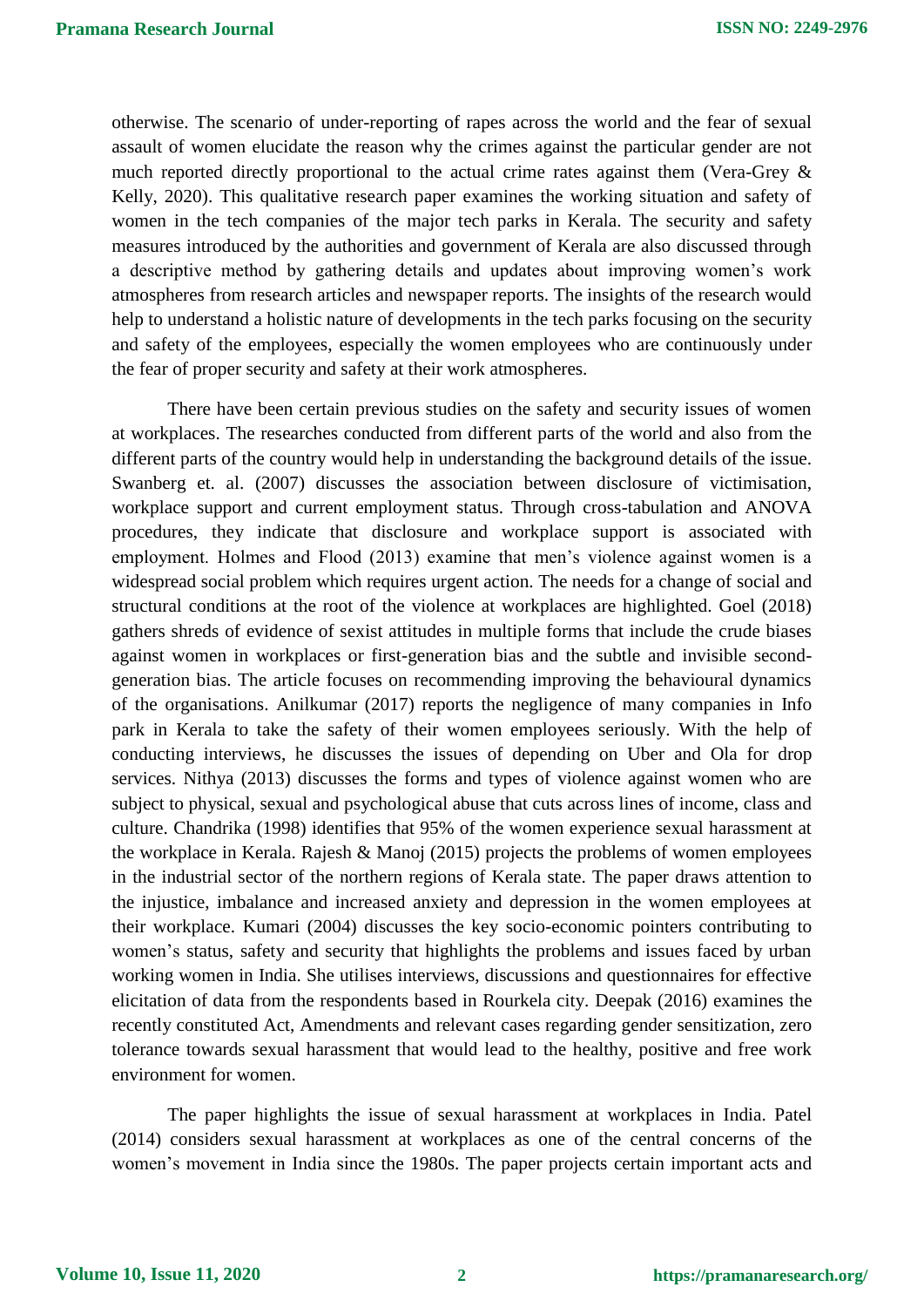amendments that safeguard the needs of the women community in the country. It points to Article 19 (1) (g) of the Constitution of India, especially in the light of articles 14, 15, and 21 that ensures safeguard against all forms of discrimination. McLaughlin et. al. (2017) conducts a mixed-methods study to examine whether sexual harassment and subsequent career disruption affect women's careers. They conduct interviews and conducts surveys from the Youth Development Study to identify the effect of sexual harassment for women in their early career. The results of the study were that the sexual harassment increases financial stress, evoke job change tendencies, and alter women's career attainment. These previous researches related to the situation of women employees in the country gives an idea about the current status of safety and security issues at workplaces and beyond. In the case of the division according to public and private sectors in the State, the participation of women in the public sector has not yet reached 40% of the total share when compared to men. As per the statistical report of 2018, there are 12.37 lakh people in the organised sector, in which.59 lakh are in the public and 6.78 lakh in the private sector. Out of these, only 1.92 lakh are women that come to only 34.34% of the total. On the same account, women employees in the private sector are about 3.4 lakh which is 50.1%, slightly more than that of the male employee population (*The Hindu*, 2019).

# **Women Education and Employment in Kerala**

With the infrastructural development and inclusivity patterns followed by the government of Kerala in providing education for every category, the number of educated women population in Kerala is higher than that of the country. The female work participation rate in rural areas in Kerala during 2011-12 was 22.1 with that of men at 56. 5. The rate in Kerala which is 19.1 is slightly higher than the all-India average which happens to be 14.7 (Varma, 2017). The social indicators of women participation are higher but workforce participation is less in the case of women. There is a high acute competition with men in the state which has a high female literacy rate, low maternal and infant mortality rates compared to other states in India. There are a good number of women who are employed in different sectors out of which the IT sector has even a good number of participation of women. In recent years, there have been initiatives from the side of tech companies to increase the number of women employees focused on closing the gender gap. When Infosys tries to boost the women employees' participation in the total workforce at 36 percent, Accenture includes 1,70,000 women that are more than 40% of its global workforce. Capgemini allowed 36% of women in support functions and over 32% of women in technology roles (Sen, 2018). Due to the change in mindsets of employers in support of gender equality and inclusion, the recruitments and campus selections provide a better opportunity to the women population that have been trained to work in the IT sector. It also provides better financial stability at an early age which helps them to get settled soon without having much trouble in finding a suitable job.

The gender diversity agenda gas has been taken seriously by leading companies like Tata Consultancy Services, SAP Labs India, AMD, Texas Instruments, Cognizant, Mindtree and Mphasis that also provides upskilling and leadership programmes for the flexibility at work (Verma, 2020). With more support for infrastructural developments and security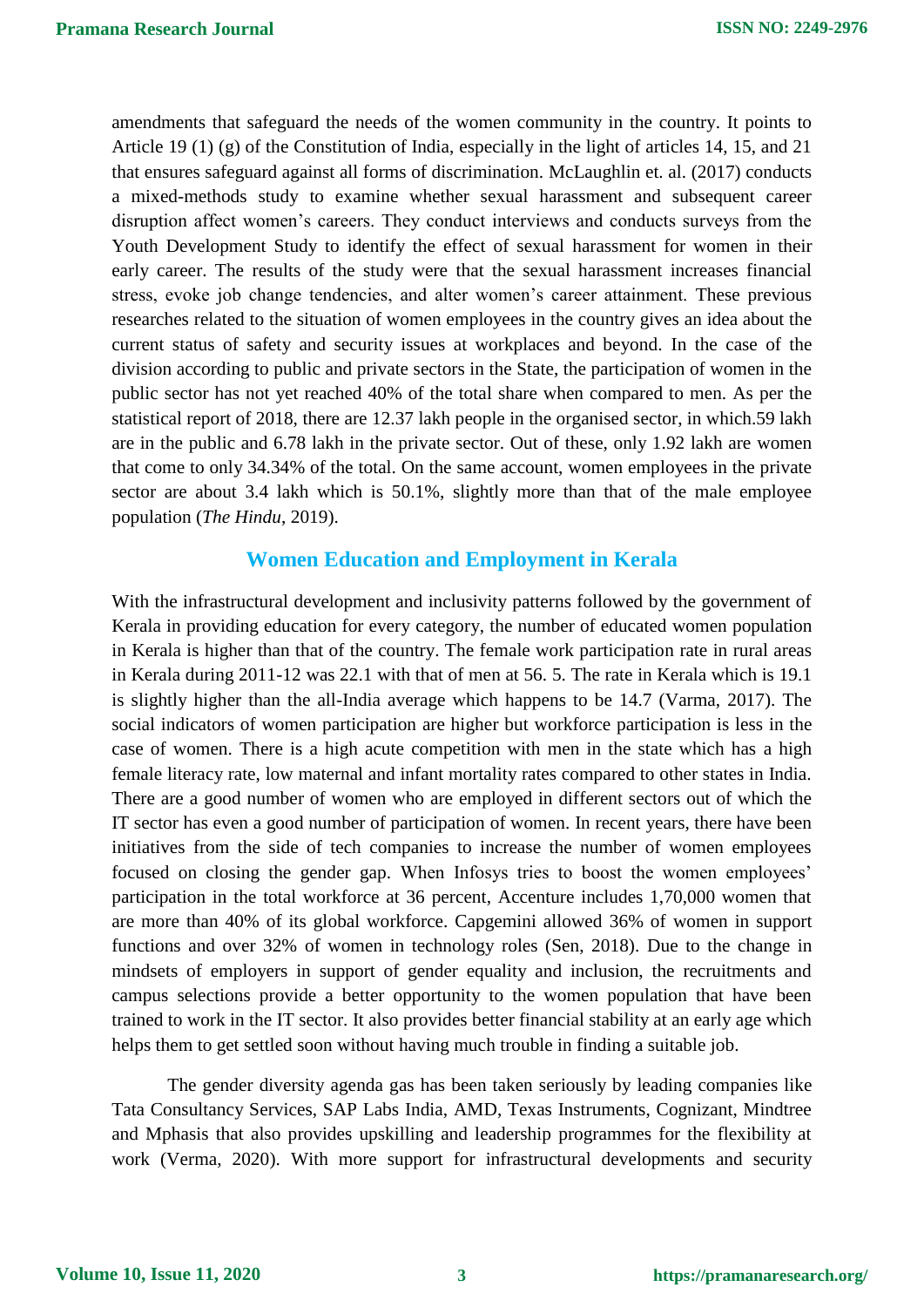concerns from the governments, the companies are interested to employ more women candidates as part of their gender diversity agenda and women empowerment.

#### **Women at Risk in the Tech-Workspaces**

The important factor to help increase the involvement and participation of women in various sectors of work is to provide safety and security that does not get negotiated at any circumstances. If there would be proper implementation of the existing laws and amendments in making it stronger, the sexual harassments and other troubles at workplaces for women could be controlled that would help them to feel free out of the tensions and fear regarding safety and security. The increasing number of crime reports regarding rapes and sexual abuses against women in different parts of the country has made women believe the reality of their situation even within the boundaries of their workspace. A recent report in The New Indian Express informs about the misbehaviour from an auto-rickshaw driver with a woman employee in the premises of Infopark in Kochi. The vehicle could not be traced by the police CCTV cameras as they were not working ("Bad roads, women's safety a concern for Infopark staff", 2020). Similar issues were reported by different employees related to online cab service misbehaviours and attempts of molestations. *The New Indian Express* reports the situation of one of the top leading tech parks in Kerala that "Working women in the city, especially those working in firms at Infopark, are regular commuters of online cabs and they often fall prey to the cruelty of the drivers. Employees of Infopark firms said lack of proper infrastructure, including enough streetlights, CCTV cameras and proper patrolling on and near the tech campus" (Arun & Gautham, 2020). In a tech park with more number of employees working in the atmosphere of several companies together according to their shift schedules, the need for proper security services is essential. When it comes to the case of women security, there must be uninterrupted security service either from private agencies or from the side of the government as these tech parks are the prestigious projects supported by the State government. Inadequate street lights, security cameras have increased chances of anti-social activities (Suresh, 2020) around the premises of the tech parks during the night time when employees including women are supposed to arrive and depart as part of their work.

As a measure to ensure safety and security of women employees in and around the premises of tech parks such as Info Park, Technoparks, Kinfra and Cyber parks, police patrolling including pink police have been conducted and the transportation has been undertaken through the strict monitoring of the respective companies. The comprehensive survey had been conducted by the Technopark police to understand the safety issues of women working there. "The larger aim is to identify issues being faced by women and redress it through infrastructural arrangements and increased police patrolling" ("Surveillance to enhance the safety of women in Technopark", 2019). The availability of pink rooms for tech women employees was another strategy to reduce violence against women who do not have the facility to reach their home on time. A group forum called Prathidhwani has been set up to share information to Technopark employees relating to such issues and their solutions. Apart from the pink patrol, "The companies are asked to provide drop facility to women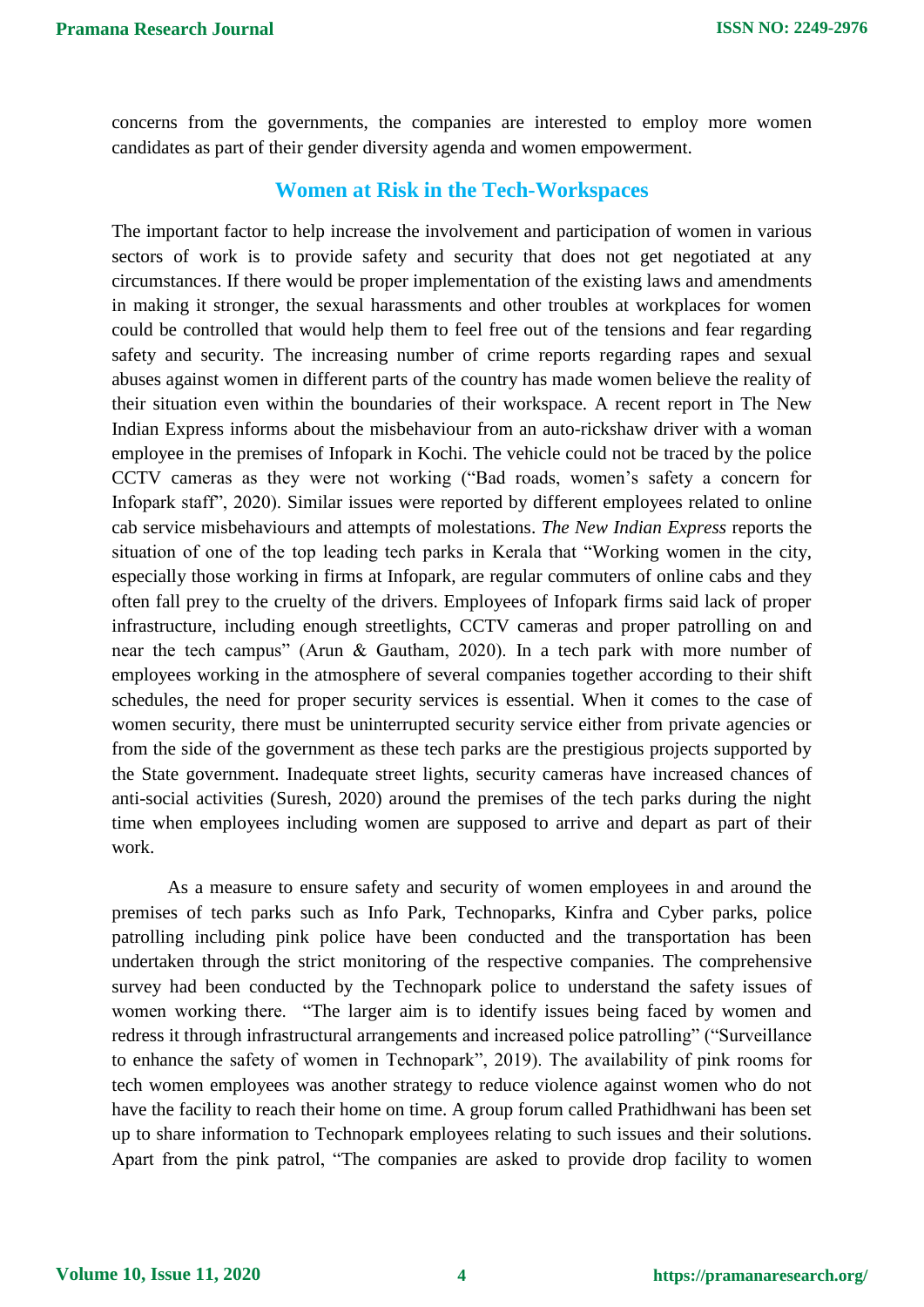working during odd hours. Women security staff are also deployed on the campus and it would be extended to third-phases too" (Raghunath, 2017).

# **Conclusion**

From the above discussion on the present condition of women employees at tech parks in Kerala, it is evident that there have to be more vigilant and effective measures to ensure their safety and security. Though there have been efforts from private companies and government, certain factors such as inadequate infrastructure, the gap in communication and untimely actions from authorities give rise to an unexpected threat to women employees leading to attacks and abuse. This happens inside and outside the tech park premises mostly during the off times and night shifts when there would be very fewer people in and around such area that make it lively. Special police stations, security alert systems and awareness classes are provided to employees to prevent sexual harassment, abuses and molestations against women.

With the recent incidents related to women safety raised questions regarding women safety and security, there have been special care and attempt to ensure protection to women employees at areas near to the tech parks under the control and support of the government of Kerala. Therefore, the insights of the paper can be used to identify the current situation of women employees in the tech parks in Kerala and the measures taken by government officials against such acts.

## *References*

*Anilkumar. T. (2017). Not feeling safe, say, women, techies, at Infopark in Thiruvananthapuram. The New Indian Express, https://www.newindianexpress.com/ cities/thiruvananthapuram/2017/jun/21/not-feeling-safe-say-women-techies-at-infopark-inthiruvananthapuram-1619344.html.*

*Bad roads, women's safety a concern for Infopark staff. (2020). The New Indian Express, https://www.newindianexpress.com/cities/kochi/2020/jan/07/bad-roads-womens-safety-aconcern-for-infopark-staff-2085986.html.*

*Deepak, S. (2016). Sexual Harassment at Workplace: Revisited. LBS Journal of Management & Research, 14 (1), 53- 63, http://dx.doi.org/10.5958/0974-1852.2016.00005.5.*

*Fiona Vera-Gray & Liz Kelly (2020) Contested gendered space: public sexual harassment and women's safety work, International Journal of Comparative and Applied Criminal Justice, 44:4, 265-275, DOI: 10.1080/01924036.2020.1732435.*

*Hale, C. (1996). Fear of crime: A review of the literature. International Review of Victimology, 4, 79–150.*

*Holmes, S. & Flood, M. G. (2013). Genders at Work: Exploring the Role of Workplace Equality in Preventing Men's Violence Against Women, White Ribbon Foundation, Sydney.*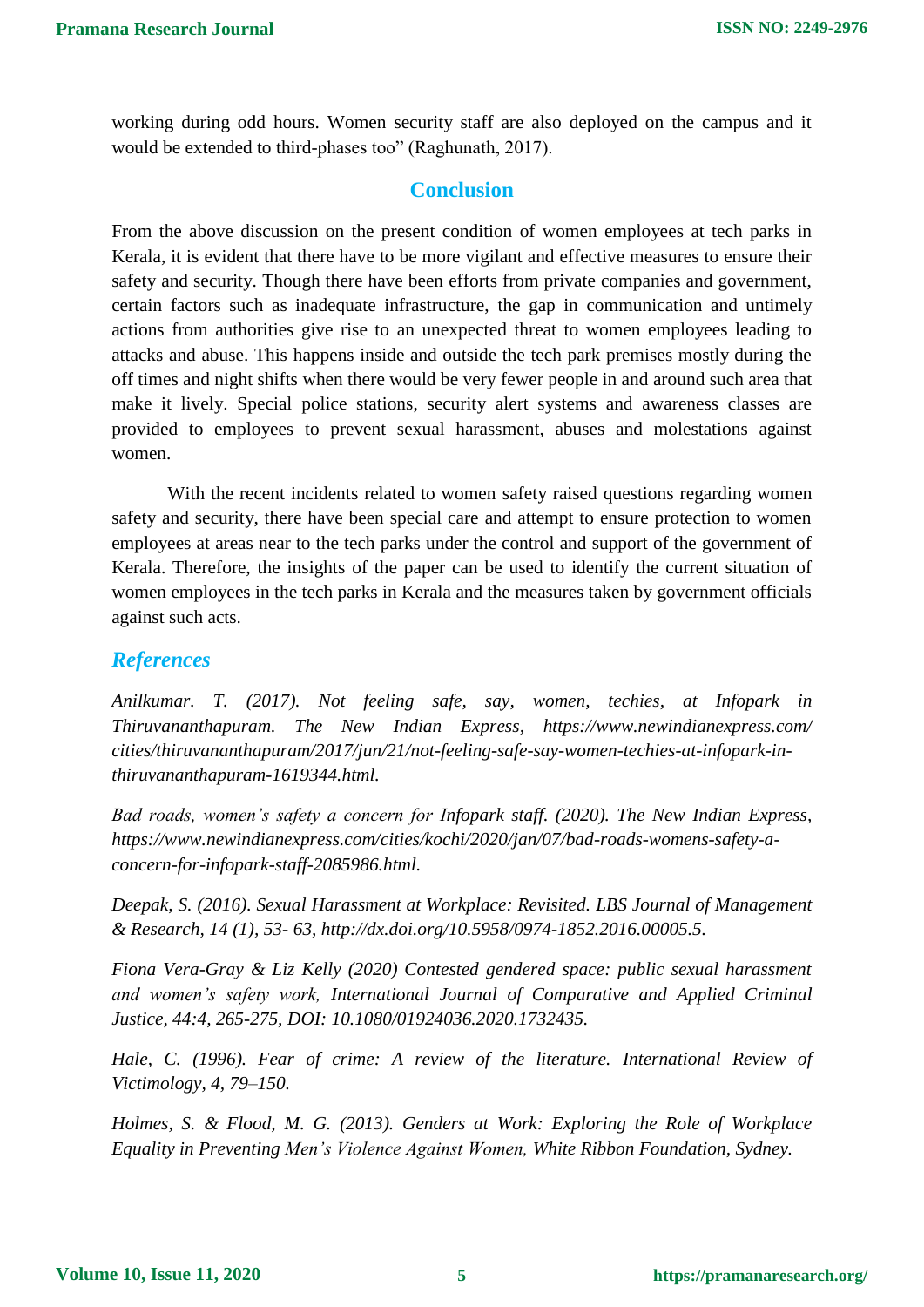*Kumari, V. (2014). Problems and challenges faced by Urban Working Women in India. MA Thesis, NIT Rourkela, http://ethesis.nitrkl.ac.in/6094.*

*McLaughlin, H., Uggen, C., & Blackstone, A. (2017). The Economic and Career Effects of Sexual Harassment on Working Women. Gender & Society, 31(3), 333–358. https://doi.org/10.1177/0891243217704631.*

*Nithya, N. R (2013). High Literacy and Mounting Violence: A Case of Women in Kerala, India. International Journal of Scientific and Research Publications, 3 (9), http://www.jananeethi.org/documents/sharedconcerns/State%20of%20Women%20in%20Ker ala.pdf.*

*Patel, V. (2014). Sexual Harassment at the Workplace in Urban India. Research Horizons, 4, 78-85.*

*Raghunath, A. (2017). Kudumbashree project: Women techies fear for safety. Deccan Chronicle, https://www.deccanchronicle.com/nation/in-other-news/310117/kudumbashreeproject-women-techies-fear-for-safety.html.*

*Rajesh, S. & Manoj, P. K. (2015). Women Employee Work-life and Challenges to Industrial Relations: Evidence from North Kerala. IPASJ International Journal of Management (IIJM), 3 (4).*

*Sangeeta G. (2018). Third generation sexism in workplaces: Evidence from India, Asian Journal of Women's Studies, 24 (3), 368-387, DOI: 10.1080/12259276.2018.1496616.*

*Sen, S. (2018). Women recruits on the rise in the tech world. The New Indian Express, https://www.newindianexpress.com/business/2018/may/13/women-recruits-on-the-rise-in-thetech-world-1813906.html.*

*Suresh, M. (2020). Women's safety at stake. The New Indian Express, https://www.newindianexpress.com/cities/kochi/2020/jan/10/womens-safety-at-stake-2087419.html.*

*Surveillance to enhance safety of women in Technopark. (2019). The New Indian Express, https://www.newindianexpress.com/cities/thiruvananthapuram/2019/jun/01/surveillance-toenhance-safety-of-women-in-technopark-1984357.html.*

*Swanberg, J., Macke, C., & Logan, T. (2007). Working Women Making It Work: Intimate Partner Violence, Employment, and Workplace Support. Journal of Interpersonal Violence, 22(3), 292–311. https://doi.org/10.1177/0886260506295387.*

*Vera-Gray, F. & Kelly, L. (2020). Contested gendered space: public sexual harassment and women's safety work. International Journal of Comparative and Applied Criminal Justice, 44 (4) 265-275, https://doi.org/10.1080/01924036.2020.1732435.*